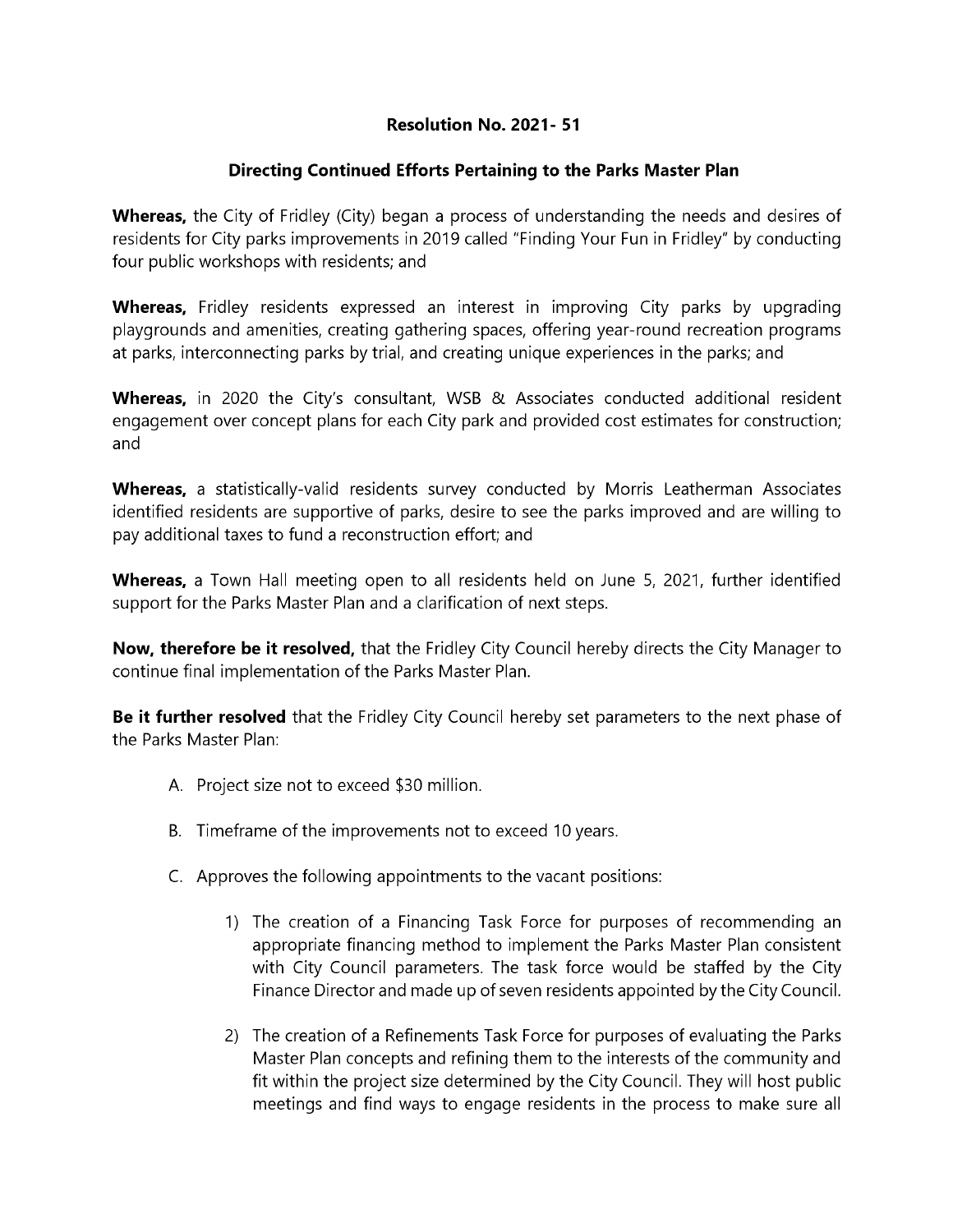voices are heard. They will recommend a final project implementation plan to the City Council for consideration. The group will be headed by the Community Services Director. The Parks & Recreation Commission will be asked to serve as members of the task force. The City council may appoint more members if desired.

Passed and adopted by the City Council of the City of Fridley this 14th day of June 2021.

Scott J. Zund

ATTEST:

Daniel Tienter – City Clerk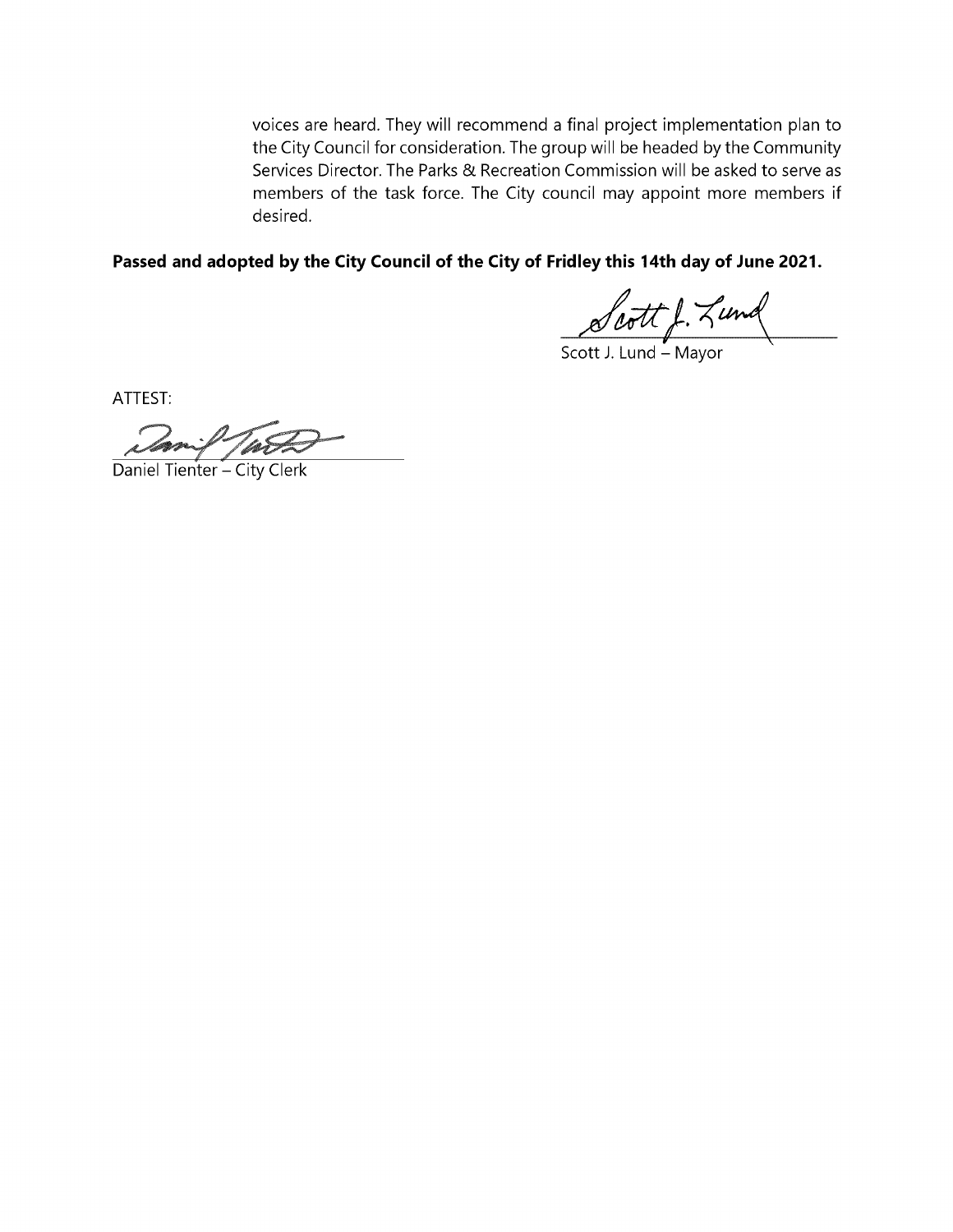## Resolution No. 2021- 55

## Appointing Members to the Financing Task Force and Refinement Task Force for Continued Work on a Parks System Improvement Plan

**Whereas**, in 2019, the City of Fridley (City) began a process of understanding the needs and desires of residents and stakeholders for City park system improvements called "Finding Your Fun in Fridley" by conducting public workshops with residents; and

**Whereas**, through multiple engagement efforts spanning two years, Fridley residents and stakeholders expressed an interest in improving City parks by upgrading playgrounds and amenities, creating gathering spaces, offering year-round recreation programs at parks, interconnecting parks by trial, and creating unique experiences in the parks; and

**Whereas**, pursuant to resident and stakeholder feedback received through engagement efforts, the City Council (Council) finds that the project cost for a Parks System Improvement Plan shall not exceed \$30 million and 10 years to complete; and

Whereas, on June 14, 2021 the Council adopted Resolution No. 2021-51 quiding continued efforts pertaining to the Park System Improvement Plan by directing staff to organize a Financing Task Force and a Refinement Task Force; and

Whereas, the Council and staff have worked to coordinate lists of appointees for each task force, whose names will be read into the official record.

Now, therefore be it resolved, that the City Council of the City of Fridley hereby appoints the following people to serve on the Financing Task Force:

| <b>Member Name</b> | Role                 |
|--------------------|----------------------|
| Daniel Tienter     | <b>Staff Liaison</b> |
| Lee Pao Xiong      | Member               |
| Scott Brinkhaus    | Member               |
| Walter Smith       | Member               |
| Steve Schmit       | Member               |
| Ron Ackerman       | Member               |
| Rachel Schwankl    | Member               |
| Alesia Thompson    | Member               |
| Warren Stock       | Member               |